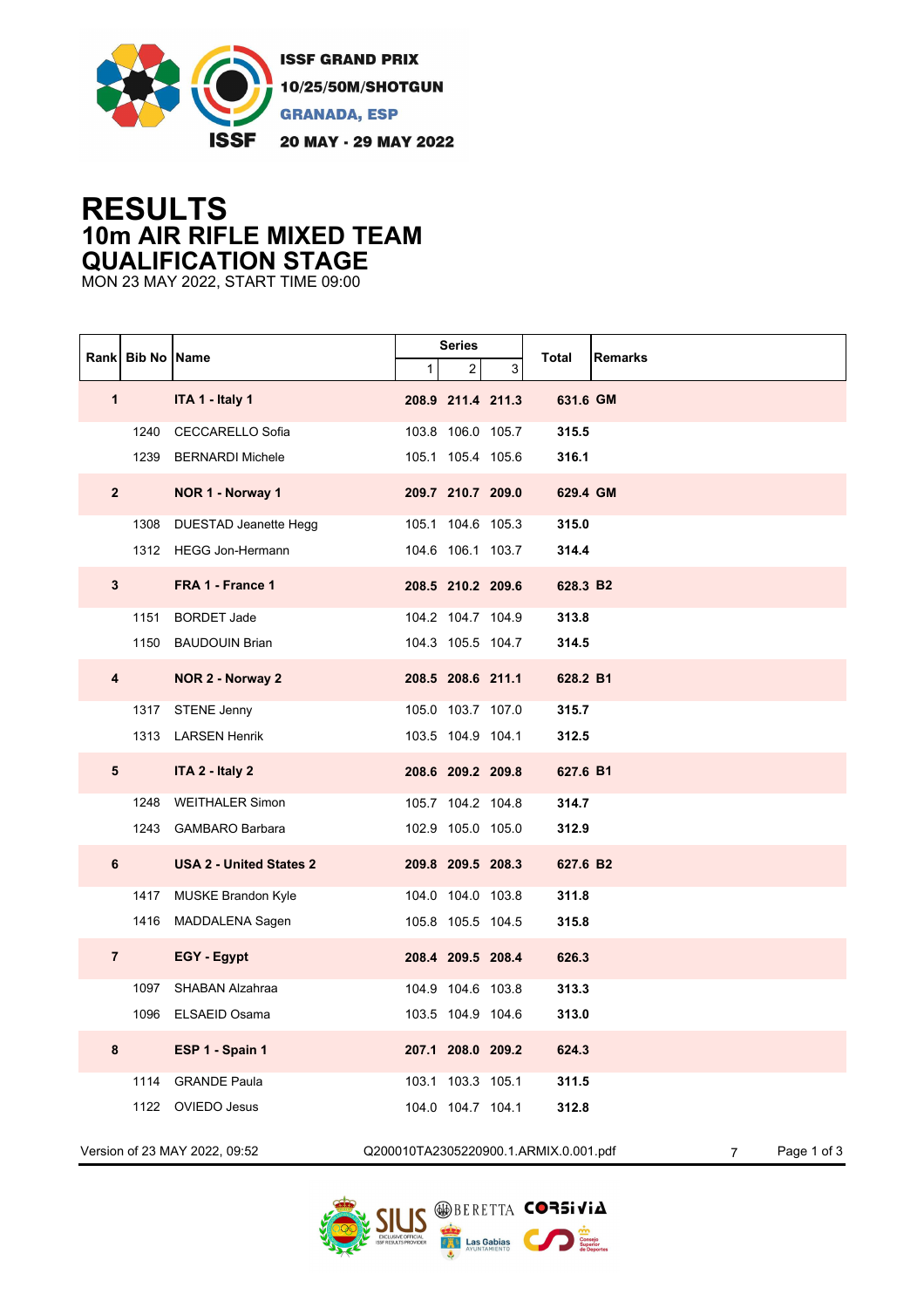|    |      | Rank   Bib No   Name           | <b>Series</b> |                   |      | Total | <b>Remarks</b> |
|----|------|--------------------------------|---------------|-------------------|------|-------|----------------|
|    |      |                                | 1             | 2                 | 3    |       |                |
| 9  |      | <b>GBR</b> - Great Britain     |               | 207.9 207.7 208.4 |      | 624.0 |                |
|    |      | 1185 LOTT Amy Lilian Daniele   |               | 103.2 104.5 104.9 |      | 312.6 |                |
|    |      | 1172 BALE Dean                 |               | 104.7 103.2 103.5 |      | 311.4 |                |
| 10 |      | FIN 2 - Finland 2              |               | 207.3 205.9 209.4 |      | 622.6 |                |
|    |      | 1138 KUISMA Jenna              |               | 103.3 101.4 103.9 |      | 308.6 |                |
|    |      | 1139 LANGSTROM Sebastian       |               | 104.0 104.5 105.5 |      | 314.0 |                |
| 11 |      | FRA 2 - France 2               |               | 207.6 205.2 208.7 |      | 621.5 |                |
|    |      | 1149 ALLEZARD Justine Camille  |               | 103.6 102.1 104.6 |      | 310.3 |                |
|    |      | 1163 RAYNAUD Alexis            |               | 104.0 103.1 104.1 |      | 311.2 |                |
| 12 |      | <b>ARG - Argentina</b>         |               | 207.1 205.2 209.1 |      | 621.4 |                |
|    |      | 1016 RUSSO Fernanda            |               | 102.5 102.7 103.3 |      | 308.5 |                |
|    |      | 1013 GUTIERREZ Marcelo Julian  |               | 104.6 102.5 105.8 |      | 312.9 |                |
| 13 |      | <b>POL - Poland</b>            |               | 207.7 207.1 206.5 |      | 621.3 |                |
|    | 1333 | KOMOROWSKA Katarzyna           |               | 105.6 103.7 104.5 |      | 313.8 |                |
|    |      | 1335 LUKASZYK Rafal            |               | 102.1 103.4 102.0 |      | 307.5 |                |
| 14 |      | ESP 2 - Spain 2                |               | 206.3 205.5 208.9 |      | 620.7 |                |
|    | 1118 | <b>MARTINON Ines</b>           |               | 103.7 102.1 104.0 |      | 309.8 |                |
|    |      | 1106 CECILIA Juan              |               | 102.6 103.4 104.9 |      | 310.9 |                |
| 15 |      | <b>USA 1 - United States 1</b> |               | 204.6 206.8 208.6 |      | 620.0 |                |
|    | 1421 | <b>WEISZ Alison Marie</b>      |               | 102.7 103.6 105.1 |      | 311.4 |                |
|    |      | 1419 SHERRY Timothy            |               | 101.9 103.2 103.5 |      | 308.6 |                |
| 16 |      | FIN 1 - Finland 1              |               | 205.7 207.0 207.0 |      | 619.7 |                |
|    | 1141 | PALO Marianne                  |               | 102.4 103.0 103.0 |      | 308.4 |                |
|    | 1136 | KOSKELA Riku Tapio             |               | 103.3 104.0 104.0 |      | 311.3 |                |
| 17 |      | POR 1 - Portugal 1             |               | 199.8 207.5 204.0 |      | 611.3 |                |
|    | 1347 | <b>ANTUNES Sara</b>            |               | 101.4 103.9 102.5 |      | 307.8 |                |
|    | 1350 | CAZASSA Marcelo                |               | 98.4 103.6 101.5  |      | 303.5 |                |
| 18 |      | POR 2 - Portugal 2             |               | 203.0 203.1 200.0 |      | 606.1 |                |
|    | 1355 | SANTOS Sofia                   |               | 101.7 103.1 101.6 |      | 306.4 |                |
|    | 1354 | REIS ESTEVES Nuno              |               | 101.3 100.0       | 98.4 | 299.7 |                |

Version of 23 MAY 2022, 09:52 Q200010TA2305220900.1.ARMIX.0.001.pdf 48C2 7 Page 2 of 3